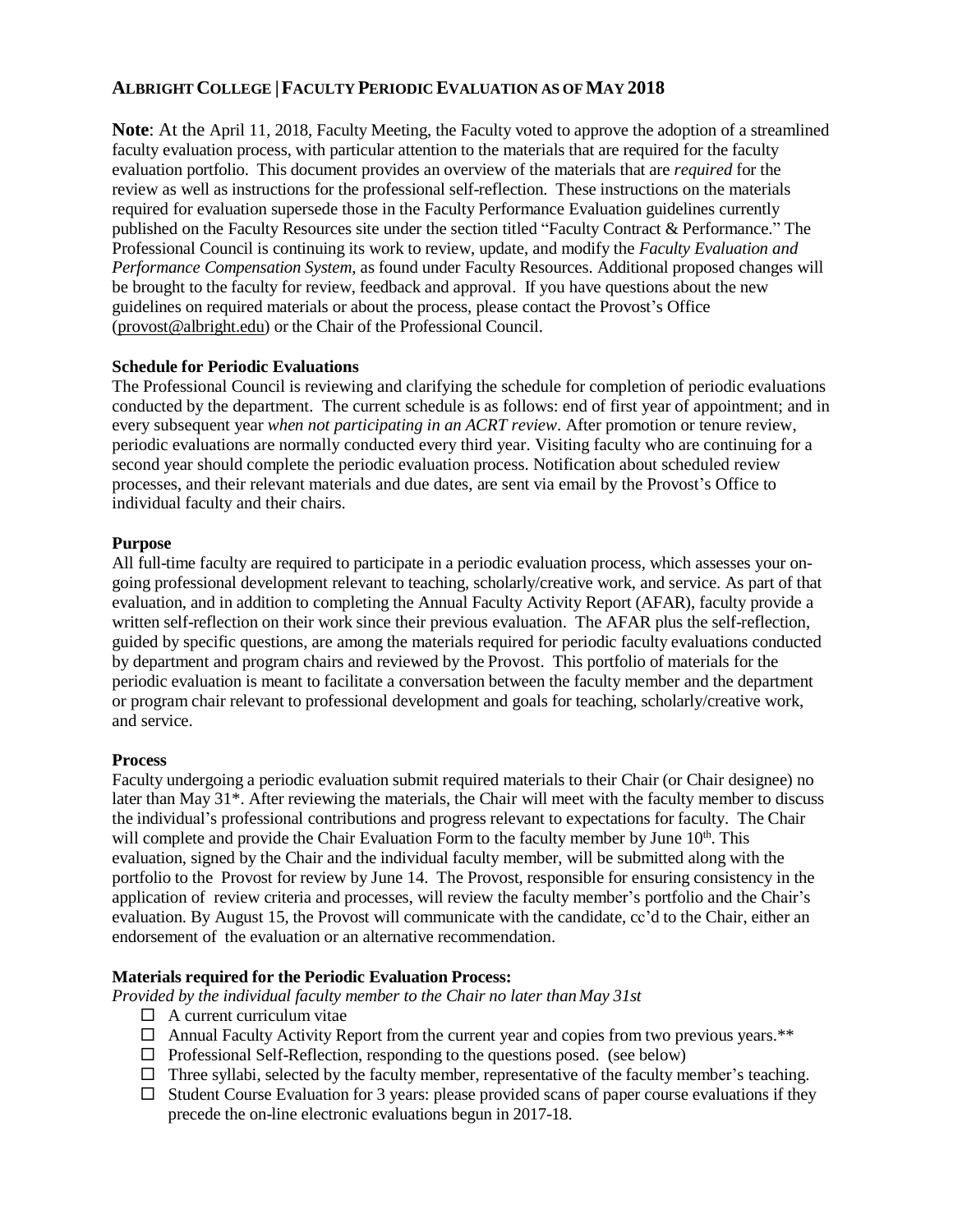*Provided by the Department/Program Chair* (or designated alternate if individual is currently a chair)

- $\Box$  Department/Program Chair Teaching Observation (to observed faculty member within one month of observation)
- $\Box$  Chair Evaluation Form (to individual faculty member by June 10)

*Available electronically to individual faculty members and their chairs*

 $\Box$  Student Course Evaluations (beginning with 2017-18)

\*\*As the AFAR was implemented in 2018, in 2019 continuing faculty should submit a summary of activities from 2017.

\*\*\*A Chair or the Provost may request additional documentation, if the materials submitted are not sufficient.

#### **AFARs and Professional Self-Reflections**

- All AFARs and Professional Self-Reflections become part of the each faculty member's personnel file.
- When undergoing an evaluation process by the Advisory Committee on Rank and Tenure (ACRT), all AFARs and triennial self-reflections will be part of the portfolio so that readers will be provided with a consistent at-a-glance summary of a faculty member's activity and development since the last evaluation.

# **ALBRIGHTCOLLEGE ANNUAL FACULTY ACTIVITY REPORT (AFAR)**

To complete your AFAR, go to [https://studentedocs.albright.edu.](https://studentedocs.albright.edu/)

Sign in using your Albright credentials; select the 'AFAR' option for the designated year from the 'Submit New' dropdown; and click the 'Go' button to be taken to the form for completion. When you submit your completed form, a non-editable copy will be sent automatically to you, your program or department chair, and the Provost's Office.

# **PROFESSIONALSELF-REFLECTION (PSR)**

# **Purpose:**

The PSR, completed as part of the periodic evaluation process by all full-time faculty, is different from the Annual Faculty Activity Report (AFAR), in that it asks faculty to *reflect* on their annual work in addition to reporting on that work. Together with the AFAR, this self-reflection constitutes the documents required for periodic faculty evaluations by department and program chairs. This instrument is meant to facilitate a conversation between the faculty member and the department or program chair relevant to professional development and goals for teaching, scholarly/creative work, and service.

The PSR, normally completed every three years in addition to the AFAR, provides a standard format for faculty to succinctly *report and reflect* on their annual work-related activities relevant to teaching; professional output, including scholarly and creative work; and college and community service.

The PSR will become part of each faculty member's personnel files.

In the years a faculty member is undergoing an evaluation process by the ACRT, in addition to the AFARs, the PSR must be included in the portfolio so that readers will be provided with a consistent at-aglance summary of a faculty member's activity since the last evaluation.

The AFARs for the previous three years will provide helpful prompts for self-reflection and selfevaluation by faculty, which is a critical part of the evaluation process.

The PSR should be completed no later than May 31 and submitted to the department chair.

# **Section I: Teaching and Academic Advising**

a) Among the courses you have taught over the past three academic years, which did you most enjoy teaching and why? (1-2 pages)

b) Describe briefly your creative work in teaching and student engagement over the past three years, including but not limited to new or evolved courses and syllabi, pedagogical experimentation, advising initiatives, and outcomes. If needed please supply the syllabus as additional documentation. (1-2 pages)